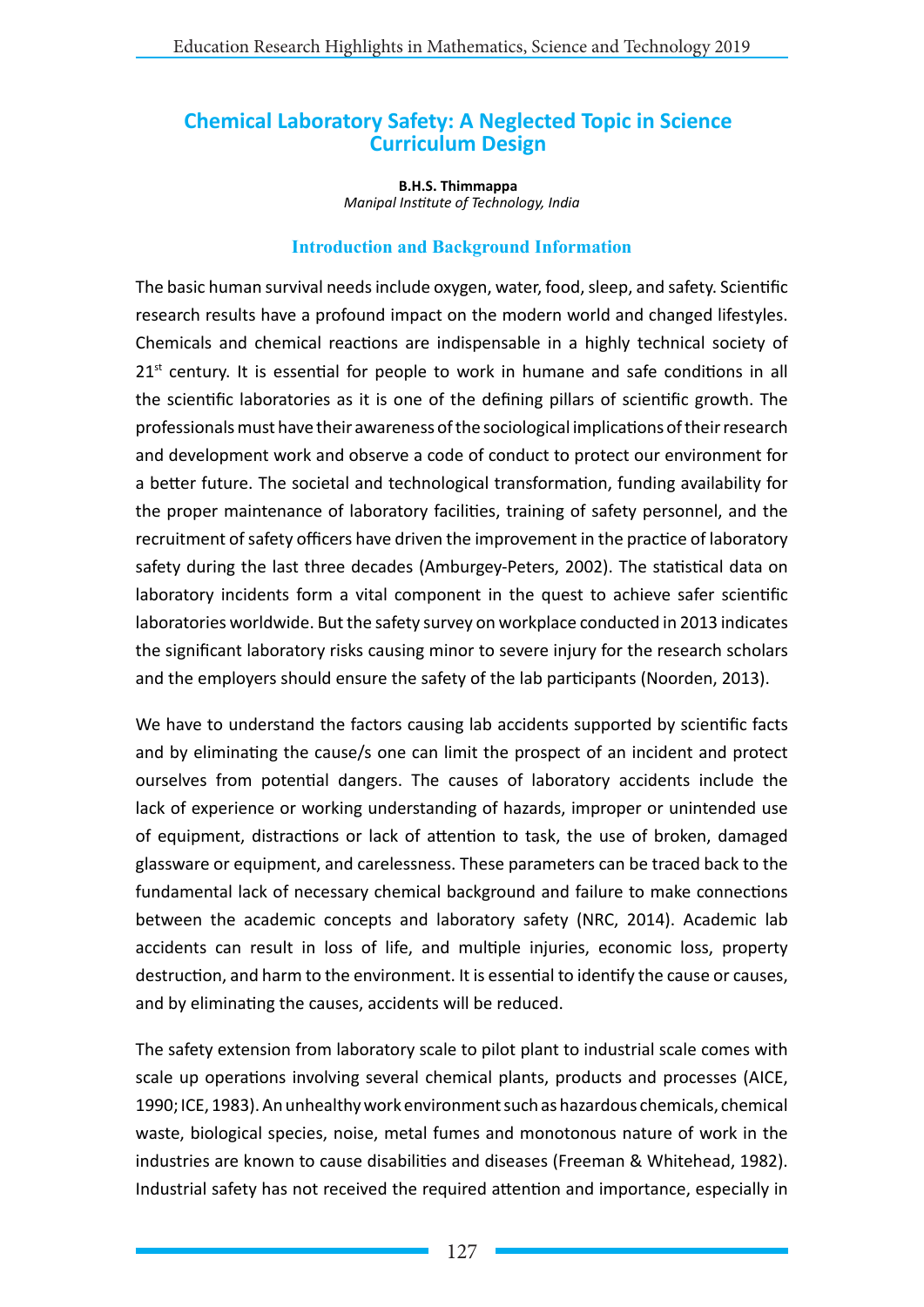small and medium scale undertakings. If we take suitable steps to promote safety in an industrial setup most of the accidents are preventable, thus helping with the healthy growth of the community (Kharbanda & Stallworthy, 1988).

The changes to transform chemical laboratory safety begins with the course of trying to review the current situation. Some undergraduate colleges do not have proper laboratories, training in safety aspects, a chemical safety plan for instruction, and quality control mechanism. It is extremely important to develop the sense of rights and the responsibilities of a learner, researcher, or professional worker in these laboratories. There is an increasing need to have an active educational program on safety to bring attitudinal change among all the stakeholders to enable them to contribute immensely to the overall safety through a series of efforts. The education on safety will help the learner to unlearn certain misperceptions, misconceptions, misunderstandings, incorrect assumptions, and help understand the real concepts and broader understanding of many other factors related to safety. We have to become conscious of the value of safe procedures and develop a proper mental attitude to promote safety in the laboratory. Proper education about laboratory safety has to be accorded on a priority basis to change the attitude towards safety to a large extent (Schroder et al., 2016).

The various circumstances of the contemporary lab settings lead us to consider the fine line between safety and risk and open the door to a new vision of a unique rapid reaction world expecting the unexpected. Advances in the chemical sciences with the help of modern technology have resulted in an explosion of knowledge about safety. The advances in the transient techniques have allowed us to understand certain realities of reaction dynamics. Some unexpected instantaneous incidents remind us that the past, present, and future are linked by concerted or stepwise mechanism. The existence of a well-established reaction mechanism for the solution of safety issues will enable a suitable action to what might otherwise end in danger. Laboratory safety research has become more important in the last decade as indicated by the increasing number of published papers in the field and their extreme relevance for human security. The research journals on different safety topics include the Journal of Safety Research, Biosafety, Structural Safety, Safety Science, Fire Safety Journal, Applied Biosafety, Journal of Chemical Education, Journal of Laboratory Chemical Education, and Journal of Chemical Health and Safety. The journal 'Loss Prevention Bulletin' published by the IChem, UK publishes various process safety case studies related to laboratory and industrial safety including near miss cases.

Humans have prepared, found or used over 50 million unique chemicals, each with a distinct chemical composition, and chemical industry archives contain more than 62,000 commercial chemicals.<sup>3)</sup> From the soft baby foods to the powerful destructive bombs, many products are manufactured worldwide for a multitude of purposes. Many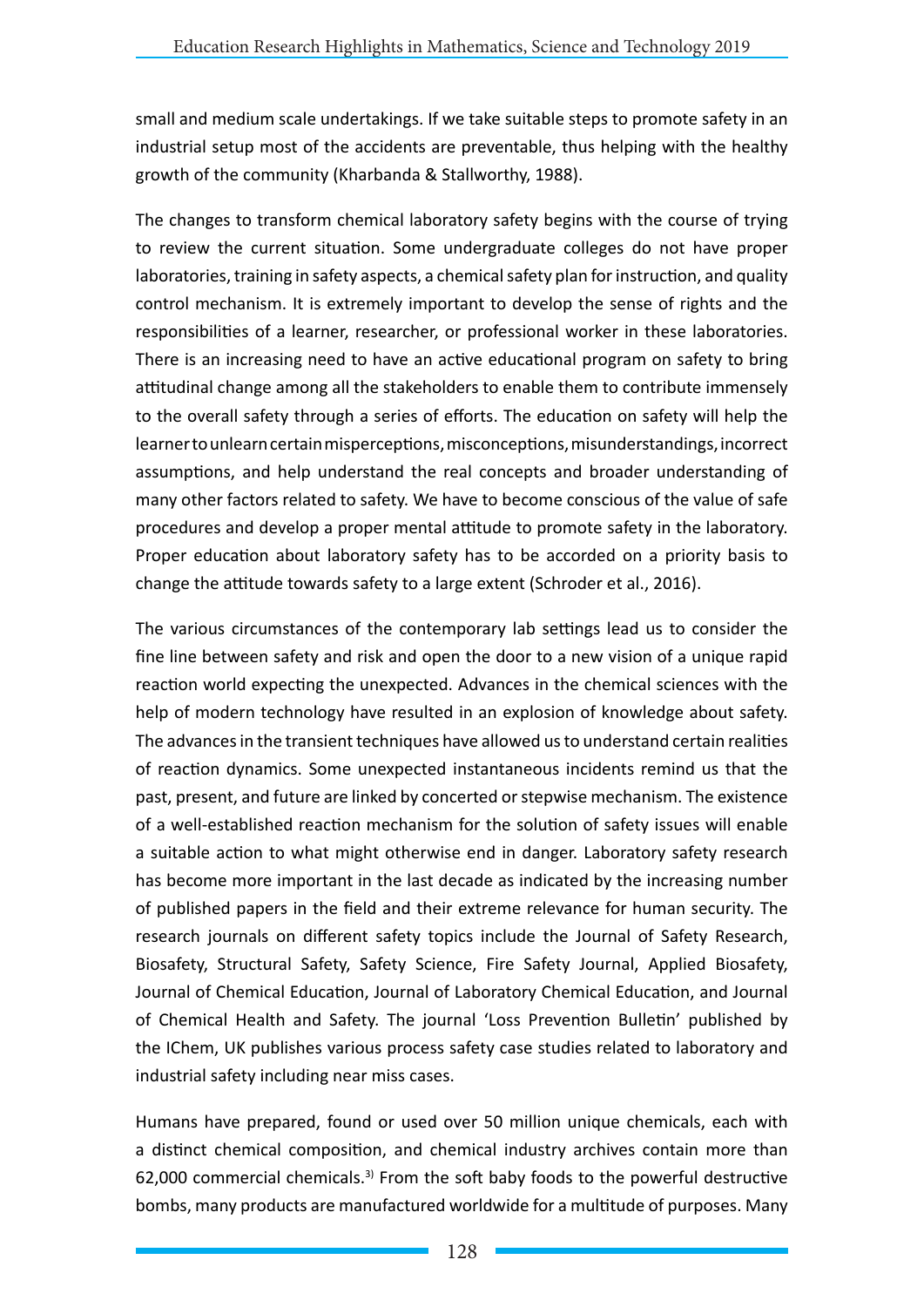companies are introducing innovative products to meet specific needs of customers in addition to standardized products. It is indeed a difficult task to collect, analyze and assess the safety aspects of each of these products and find out protection methods for a safe laboratory experience. The principle danger exists in ignorance of specific hazards and negligence during working and experiments with chemicals need to be looked at closely with caution (Fig. 1.) The lack of available data on lab incidents and injuries may be due in part to an out-of-court settlement in many legal cases, and it is not mandatory to report such accidents to concerned people or media in certain organizations. It is our responsibility towards the scientific community to report such accidents and to suggest preventive actions be taken to reinforce laboratory participants to follow safety principles regularly. There is a need to provide safety education that enables scientific understanding of issues, the primary reasons and deduce solutions to various safety issues, including readiness to cope with an emergency. A systematic research study of various safety aspects with a molecular level perspective and the development of chemistry associated with them will reveal some unknown properties of certain chemicals and unpredictable reactions. The discussion above establishes the importance of the study of safety in science curricula and for the conduct of chemical education. The basic safety skills can be cultivated and developed by practice, but often neglected in curriculum.





Figure 1. Flowchart Depicting Linked Steps in the Overall Safety Net.

The purpose of this paper is to draw the attention of general readers to the chemical laboratory safety aspects and impacts as one of the neglected topics in curriculum design. Our concern is to upgrade the academic laboratory safety infrastructure and follow the standard best practices to reconnect with the real reader in a more extended manner to think about the unintended consequences. This article is intended to promote safety awareness and encourage safe working practices in the chemical laboratory and to anticipate, evaluate and recognize hazards that may occur during laboratory operation. It attempts to explain briefly the nature of the safety issues and general line of control and preparation for emergencies. The discerning reader can get a complete picture or additional details through numerous cross references of original work, review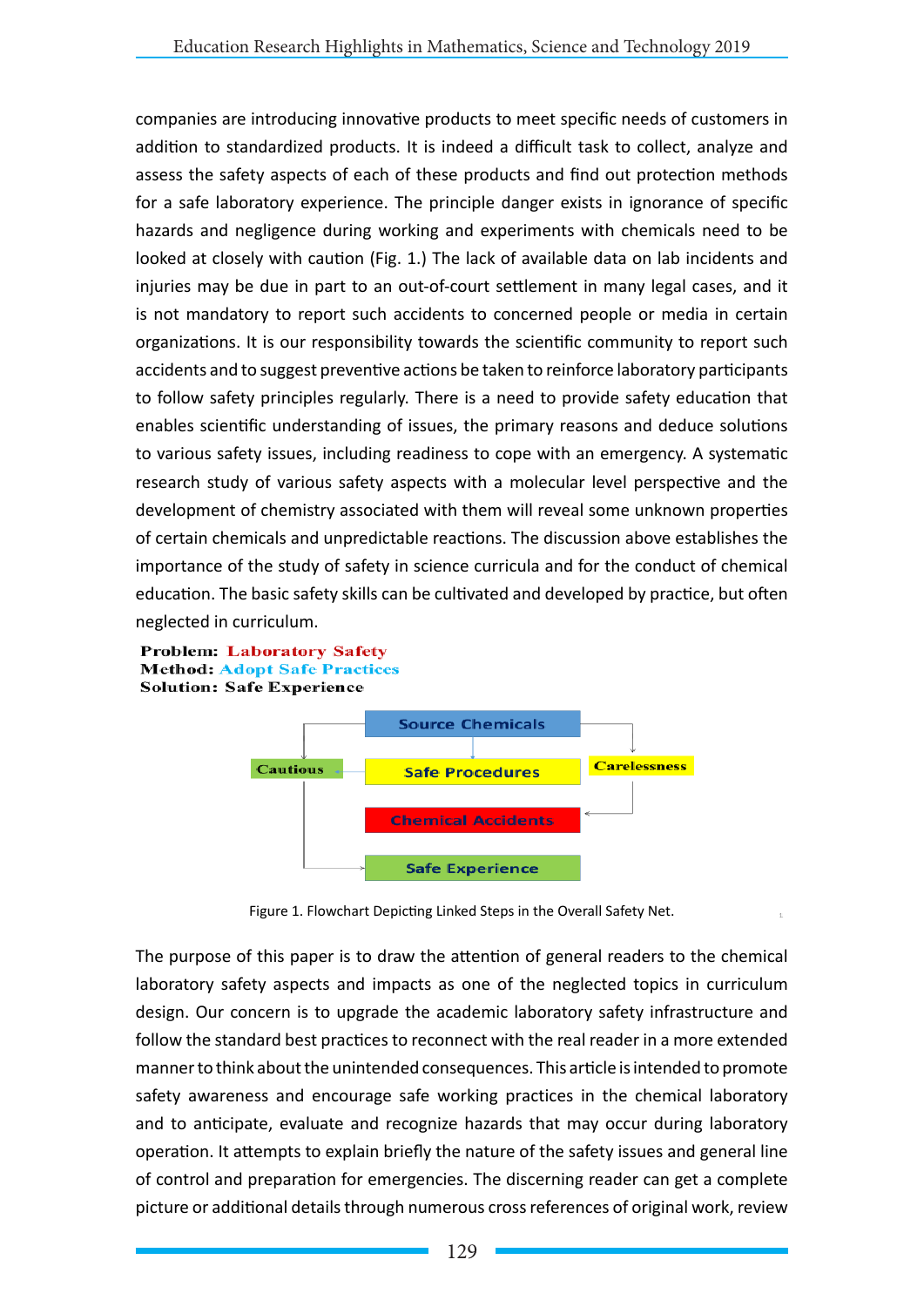articles, books or monographs. The text is divided into sections concerned with a brief history of laboratory accidents, understanding the safety aspects, enhancing laboratory safety, professional development approaches, towards a safer world of a laboratory, and conclusions and future directions. An academic laboratory safety course is included in the appendix A concerning the needs of the modern scientific practice. A subdisciplinary content on 'Academic Laboratory Safety Course' is presented in a dedicated unit, and the syllabus itself does have value. The idea is to fully explore the immense possibilities within the purview of the scientific facts and choose a better course of action in any given set of circumstances, which has severe consequences for the future of safe laboratory practices. The genuine spirit of creating a thinking framework allows people to imagine different risk possibilities and re-engineer all aspects of safety through the knowledge of chemical sciences. In addition to the understanding the general and specific safety issues, tracking the distinctly different trajectories at the molecular level is paramount to reduce specific risks involved. The content of the paper is useful to audiences such as laboratory instructors, workers, teachers, and students. It will be of interest to the non-specialist readers, research scholars, educational advisers, curriculum writers, consultants, graduate level students as well as some research-minded scientists in government laboratories and industry.

## **Understanding the Safety Aspects**

It is necessary to provide a safe working environment at your workplace to promote science, engineering, and technology.<sup>4, 5)</sup> In this context, a proper study of safety related broader issues and facilitating sharing of scientific knowledge about safety management practice in the classroom and laboratory demonstrations of concepts of safety becomes critical. Interdisciplinary approaches to laboratory safety have become paramount in addressing a broad range of safety issues at both local and global levels. Most of the industrialized nations have taken action to reduce the frequency of laboratory accidents and teach the students how to handle chemicals safely, how to avoid accidents and what to do in the event of an accident. It is now common to see laboratory spaces completely separated from offices in the layout of modern science laboratories. In the Indian context, the understanding of laboratory safety and its significance becomes very critical when we consider the significant increase in the number of higher education institutions and universities in the recent past.<sup>6)</sup> There is an acute shortage of necessary infrastructure and insufficient and inadequate safety devices except for a few established laboratories. Lack of adequately trained personnel as a result of a failure of safety management and planning also contributes to the problem. Further, many undergraduate students now take part in research activities, and this could involve risks with consequences such as physiological injury (disability and death), damage to standard equipment, financial loss, psychological impairment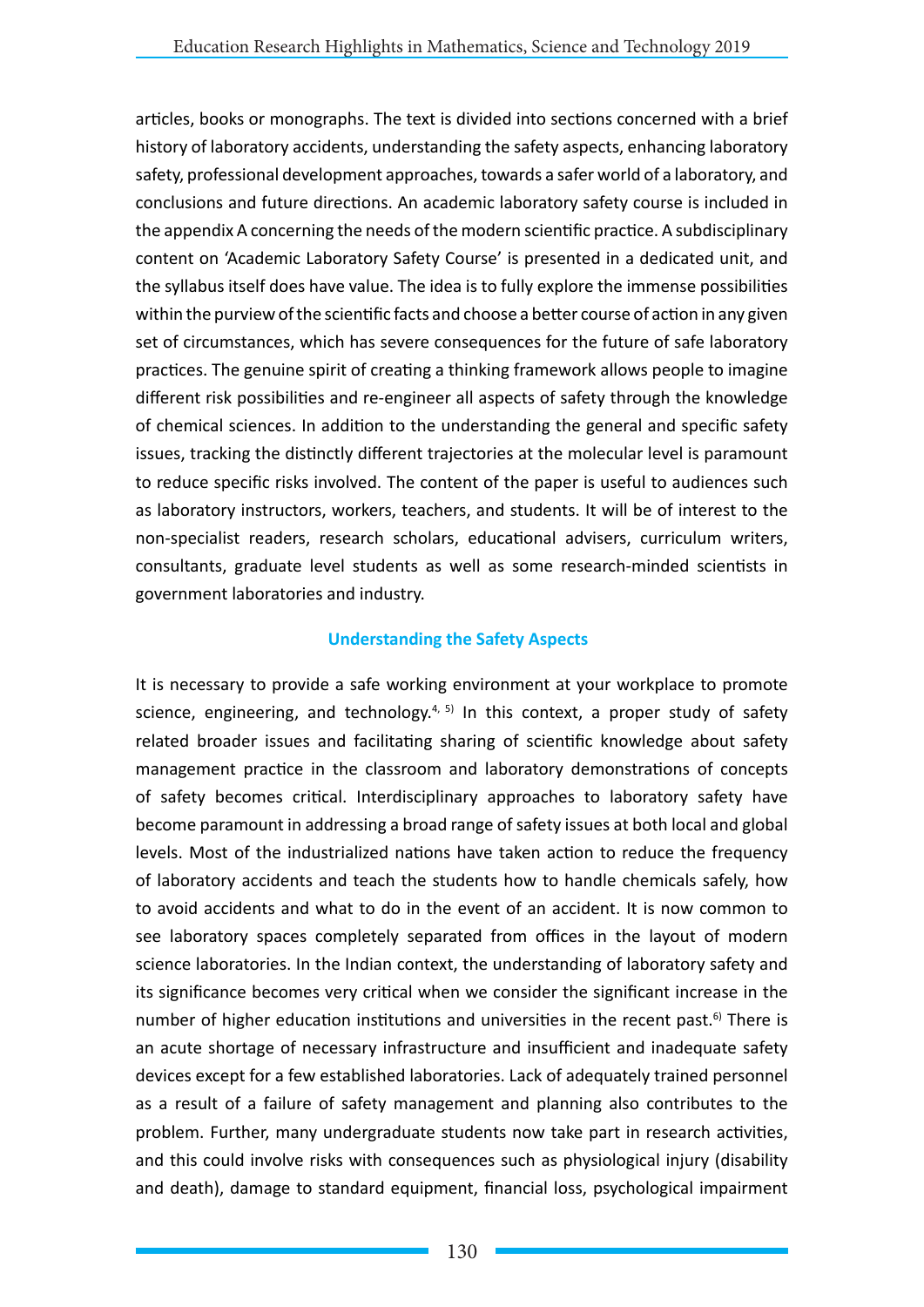and other long-term implications. Moreover, the disposal of toxic acids, solvents and other chemicals of unknown toxicity would have a direct impact on air, water and soil quality, posing environmental issues **(**NRC, 1995)**.**

The awareness about laboratory safety is less due to the lack of interest in students and the administration and incredible diversity of solution chemistry. There are inherent engineering challenges to overcome safety issues in several industrial processes and find out the best methods to manufacture products or extracting certain metals from their ores (Sax & Lewis, 1988). The mainstream media need to improve their presentation of safety matters written by journalists with specialized scientific knowledge and soft communication skills. A journalist's efforts should be aimed at arousing safety awareness among the readers and making them conscious of their responsibilities towards safe experimentation to obtain practical knowledge. The safety message in forceful, clear terms from a magazine or newspaper can make the readers act intelligently and promptly to prevent laboratory accidents. The laboratory safety is necessary to prevent the adverse health effects of exposure to chemicals, personal injury or injury to fellow workers, laboratory equipment hazards - if not maintained properly, and damage to equipment. As there is increasing concern about the academic laboratory safety in the recent past, prudent practices in the laboratory provides a sense of confidence and social responsibility (NRC, 1981).

The government should support for basic safety measures, frame protection policy to promote safety in scientific laboratories and monitor the proper adoption of sustainable safety practices. Regular cleaning activities within the laboratories in all higher education organizations should become a part of the educational program involving the practical components. Sustainable strategies for safety management include educating laboratory users to get aware of safety rules and regulations through posters, slide shows, awareness notes, banners, safety quizzes, and workshops, among others (Author, 2006). Other learning resources on safety in the form of audio books or video are impactful in education. It is crucial to read the fine details on the label carefully to find out the summary of product characteristics and the critical safety information of the chemical that we are about to use. In addition to having safety rules and regulations and extensive safety support systems, there has to be a massive safety sensitization program to bring an attitudinal change among all stakeholders. Participation of multiple participants is essential for effective safety management. A new perspective involving safety mission, detail orientation, and making intelligent decisions based on scientific evidence, observations, case histories and knowledge will help in addressing various safety challenges and concerns in our professional lives everyday (Sanders, 2005). Depending on the nature of the safety problem, we have to decide what is the best course of action that can be safely be used and should be followed. Users often waste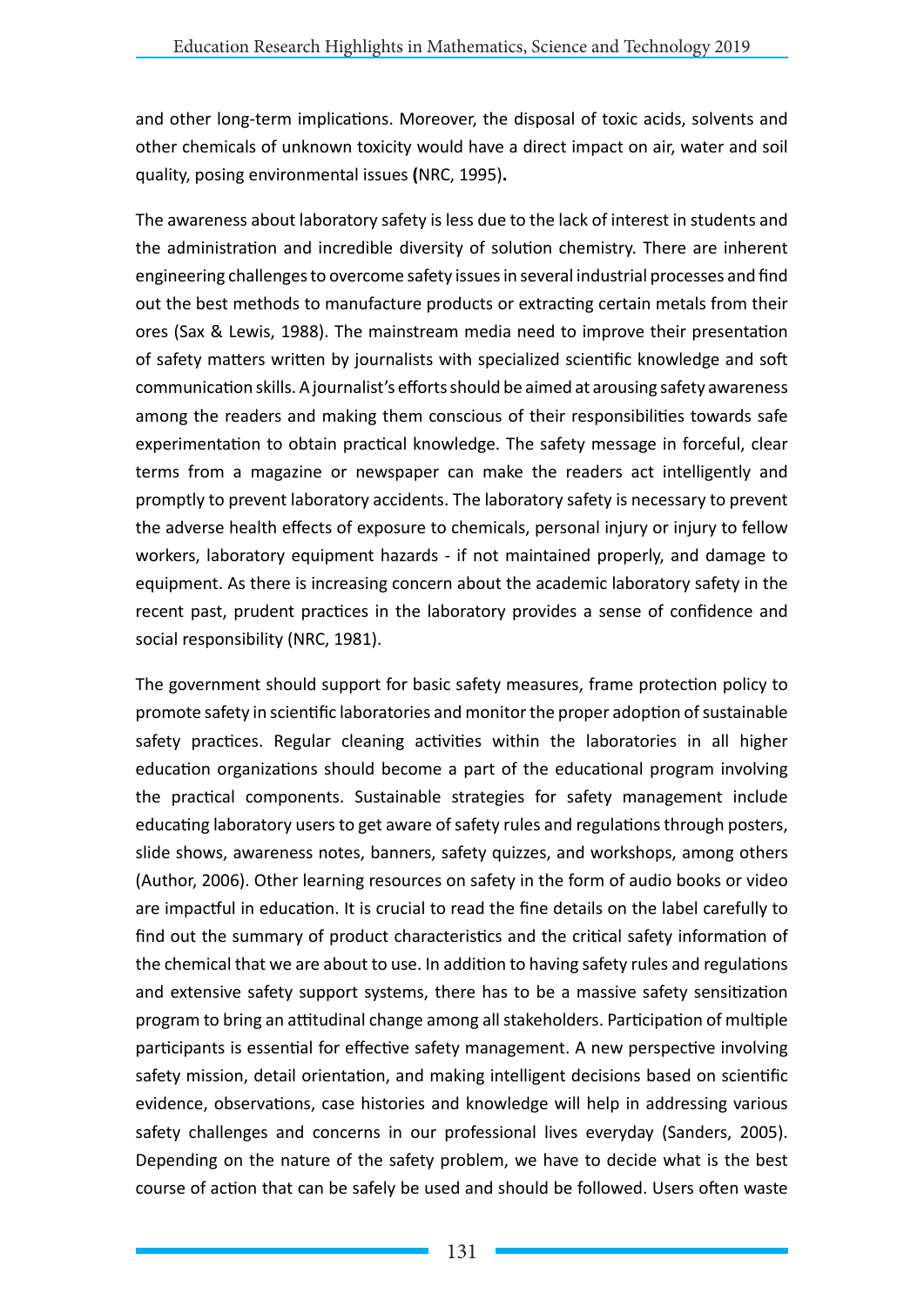precious time and by doing so may allow a controllable process to a harder to control stage (Cote & Wells, 1991).

It is essential to enhance our perception skills to go beyond the average human eye and train the brain to analyze more data in a much faster way to take proactive and immediate action of every aspect of safety including unexpected effects (Weiss, 1986; Windholz, 1976). There is a paucity of safety data available on new laboratory chemicals. The actual safety information on a diverse range of products should flow from suppliers (chemical manufacturers, importers, distributors) to employers and then to the workforce to ensure their safe handling under actual academic operating conditions with the professional operating ethos.<sup>7)</sup> The professional societies should provide a platform for the exchange and transfer of safety knowledge and information about research and development through their activities. A researcher should be made aware of various potential safety issues in instrument rooms with lasers, pressurized gas cylinders, cryogenic liquids and high pressure/temperature reactors, to improve overall safety. The interrelated safety aspects of lab practice such as prudent practices in practical work, precautionary measures in violent reactions, visual inspections of maintenance work, controlled conditions using safety devices, emergency techniques in fire accidents, first aid in physical injuries, professional help in health problems, and control mechanism in preventing environmental pollution are necessary to develop safety consciousness (LeFèvre & Shirley, 1997; Meyer, et al., 2007; NFPA, 2010). In the light of overall safety development, we have to blend the right benchmark principles of safety into laboratory practice by controlling our thoughts and actions in the right safety spirit. The safety is the fundamental requirement to overcome the investigation challenges that demonstrate our quest to understand and discover the world through various natural and artificial mediums, methods, materials, and scientific interpretations, assessments, analyses, and expressions (Girolalmi, et.al, 1999, Shriver & Drezdzon, 1986, Skoog et al., 1994).

## **Enhancing Laboratory Safety**

The modern chemical laboratories are safer with all the safety measures in place, and proper precautions are taken for safety during experimentation phase. Proper laboratory safety and a chemical hygiene plan help in minimizing the risk of chemical exposure, reducing the danger of lab work-related injury and illness, lowering the risk to the environment, and comply with applicable regulations and standards. It is important to increase reporting of laboratory incidents, provide safety training to react swiftly and with sensitivity to victims, and have a worldwide awareness campaign to reignite core values and safety precautions to develop a real safety culture.<sup>8)</sup> The specific objective of safety program should be to achieve the four E's- education, expertise, experience, and exposure to a range of safety aspects and develop, implement and maintain a particular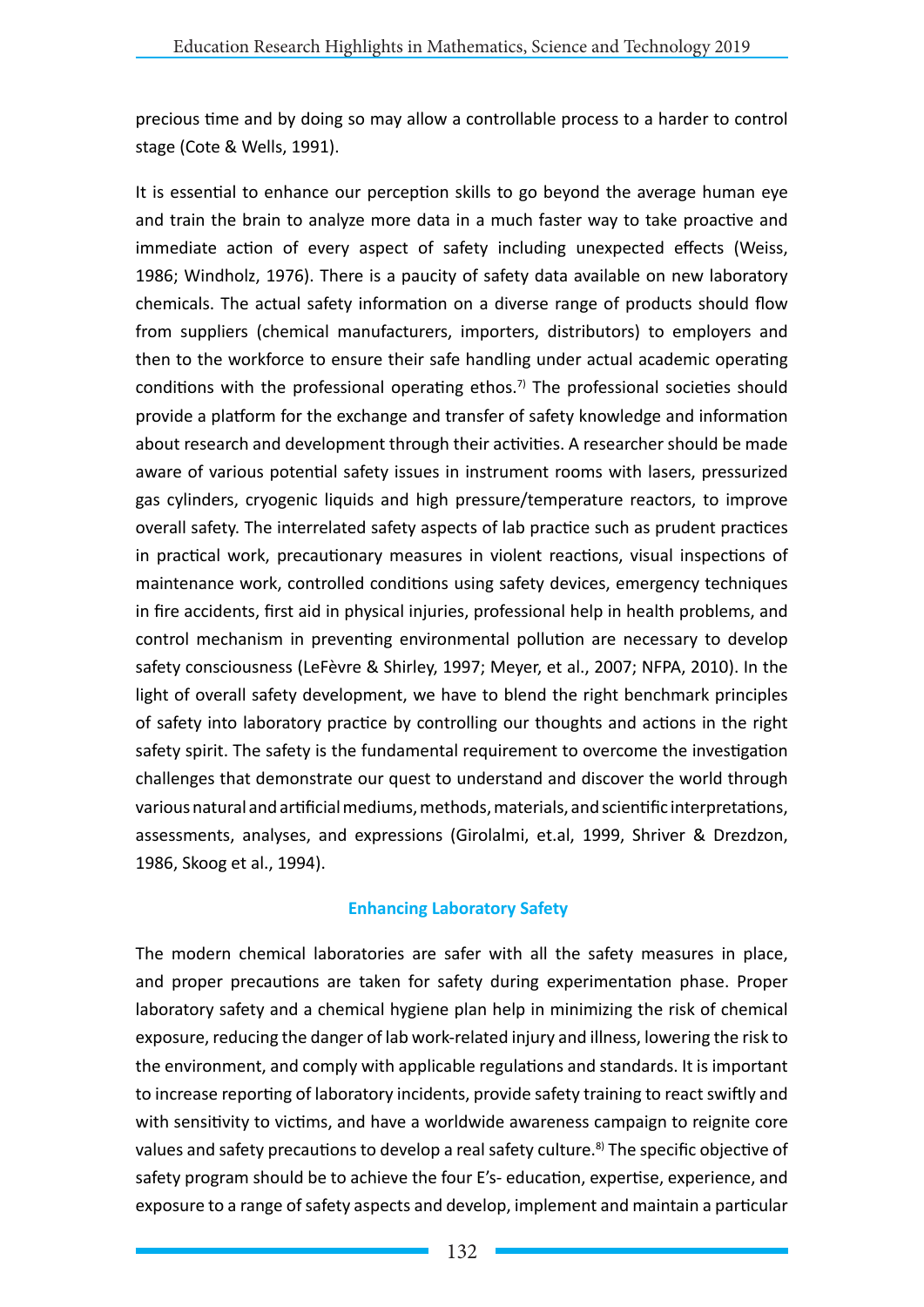standard of good laboratory practice. At the end of the safety program, the learner will be able to understand and employ safety knowledge and have strong safety ethics in laboratory practice. They should have the technical background and the ability to understand, analyze and explain the impact of laboratory safety-related incidents and suggest suitable safety measures in particular situations.

Each university should start a formal safety program development, depending on the need and requirements of local affiliated colleges and intense involvement of industry experts on safety will help to raise the bar on safety quality. There should be a robust linkage between the safety specialist in education institutes and those in industrial laboratories to strive for a stronger safety culture in an academic setting (Staehle et al., 2016). The primary emphasis is on bringing radical changes in the concerned departments and fixing accountability on higher education providers. Universal eligibility criteria for a safe scientific lab and high safety standards must be maintained as a step towards prevention of accidents. Conducting proper training and refresher courses by competent training authorities would help us to understand the nature and magnitude of the problem, the impact of safety measures, and the relationships between safe practices and the number of lab incidents. It is important to ensure enough human resources and other technical assistance to adhere to global safety standards to reduce unnecessary risk or the magnitude of the risks involved. Improving professional standards and commitment to ethical values along with an efficient safety management system to implement safety measures to a sufficient level will go a long way in addressing the problem of academic lab safety. National council for safety research and training can conduct meetings to reflect, discuss, and debate on thematic organization and presentation of topics in the safety course and arrive at a point to enhance the quality of learning activities and experiences. The laboratory activities must be consistent with the standard best practices followed by the top level universities for many years to achieve our safety goals (RSC, 1986).

## **Professional Development Approaches**

The different common types of chemicals present or produced in the chemical laboratory include toxic compounds, reactive species, carcinogenic agents, compressed gasses, corrosive chemicals, irritant fumes, lachrymatory vapors, flammable liquids, explosive substances, shock-sensitive compounds, pyrophoric chemicals, radioactive materials, and peroxide-forming reagents. $9,10)$  The various types of incidents include explosions due to mishandling, accidents during disposal of used chemicals, fire mishaps, injuries due to sharps, inhalation of toxic fumes, chemical/electrical/thermal burns, and UV/Xray exposure (Luxon, 1992). There is a requirement to create a climate of safety for achieving distinct results, technological advances through educational professionalism and research work, which could be useful in the public interest, the institution, and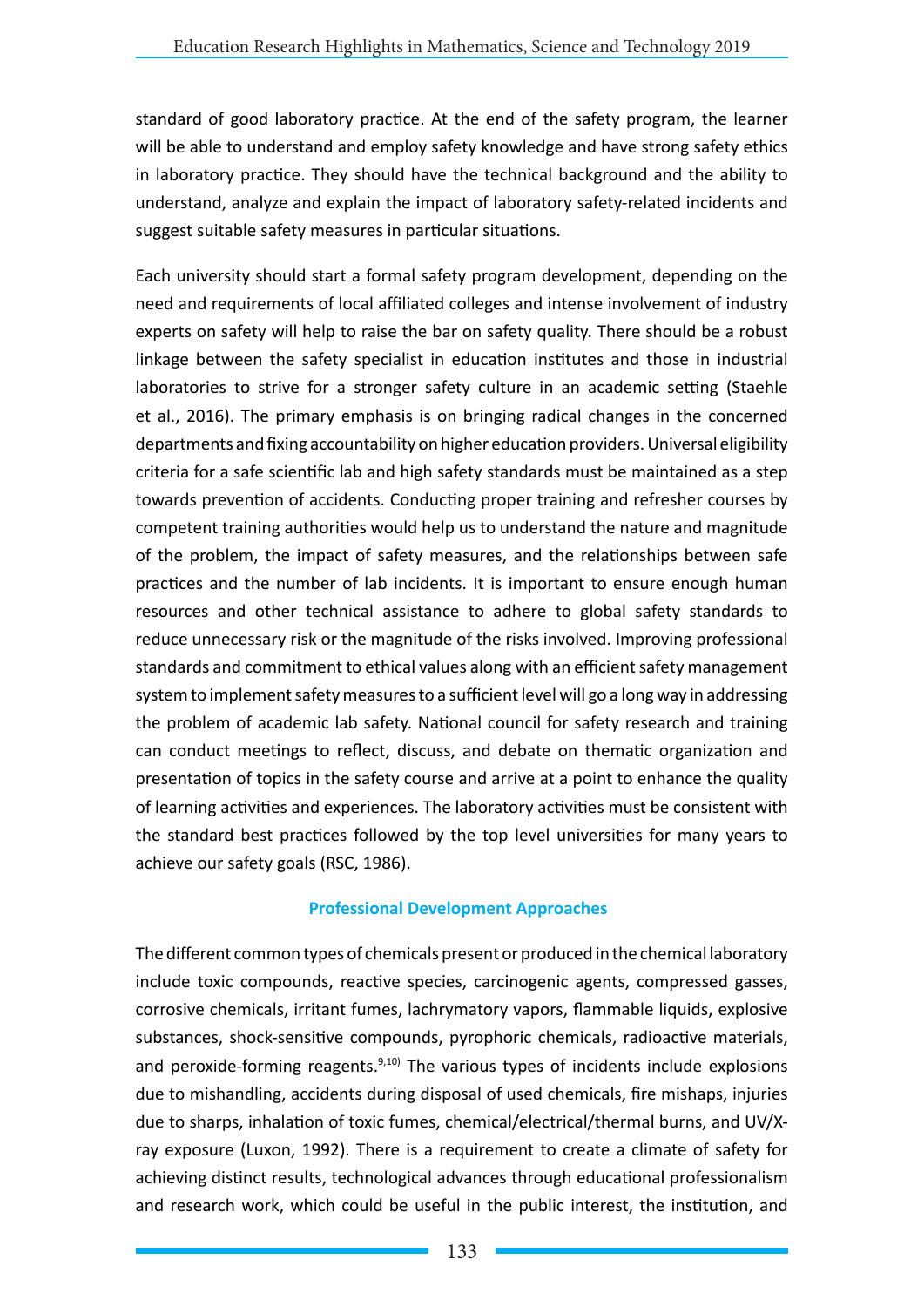the nation. Safety education in the right perspective should be actively encouraged in universities to enable a learner to make a proper use of safety knowledge during the subsequent period of their scientific life while performing lab activities. The accidents caused by unsafe conditions can be improved by conducting regular safety audits and inspections, maintenance of equipment, encouraging reporting, and good housekeeping, whereas those due to unsafe acts can best be prevented from developing and establishing a better safety culture.<sup>11)</sup> This culture can be drawn up by making conscious efforts in the direction of thoughts, actions, habits, character, and destiny, each of which reinforces the next.

The development of a safety culture includes personal, behavioral, and environmental factors that condition our mind to make the working environment safer and take steps to remedy unsafe situations. This transformation could involve changing perceptions and paradigm shift by overcoming deep-underlying thought patterns and major concerns at the subconscious level. The persons with a well-trained and organized mind can work more efficiently and effectively and will be able to use the brain power to think clearly, concentrate and to perform meaningful experiments without giving scope for accidents to happen. There is an urgent need for laboratory safety education and awareness activities at the undergraduate level that can indeed be an enabler and a driver of positive change (Hill, 2016). The study of safety and achievement of educational objectives depends upon the practical content, the way in which it is taught, rigorous follow-up and evaluation.<sup>12,13)</sup> Higher educational organizations need to be sensitized, and colleges should include safety aspects and impacts in training curricula and enhance the industry-institution interface. Students with strong safety education should be preferred for industrial jobs or safety research groups to minimize the risks through an organized application of safety knowledge.

The educational objectives of integrated safety development drive should include the following; i) to increase the level of awareness of laboratory safety among learners by providing safety knowledge and safety ethics ii) to present recent developments that can help reduce the number of laboratory accidents leading to serious injury or death iii) to show that chemical reactions can be useful to find concrete solutions to many significant problems without injuries from chemical events iv) to share the right information about chemical principles and techniques, phenomena, fundamental concepts, and chemistry core ideas relevant to develop a sense of the kinds of chemical and other laboratory hazards one might encounter v) to develop a proper safety consciousness through selection of relevant scientific content and educational methods, vi) to establish a safety management system and to instil stronger safety practices in chemical research (Stuart & McEwen, 2016) and vii) to promote chemical science to young learners with safe practices to minimize the risks of hazards through proper mentor-learner relationship.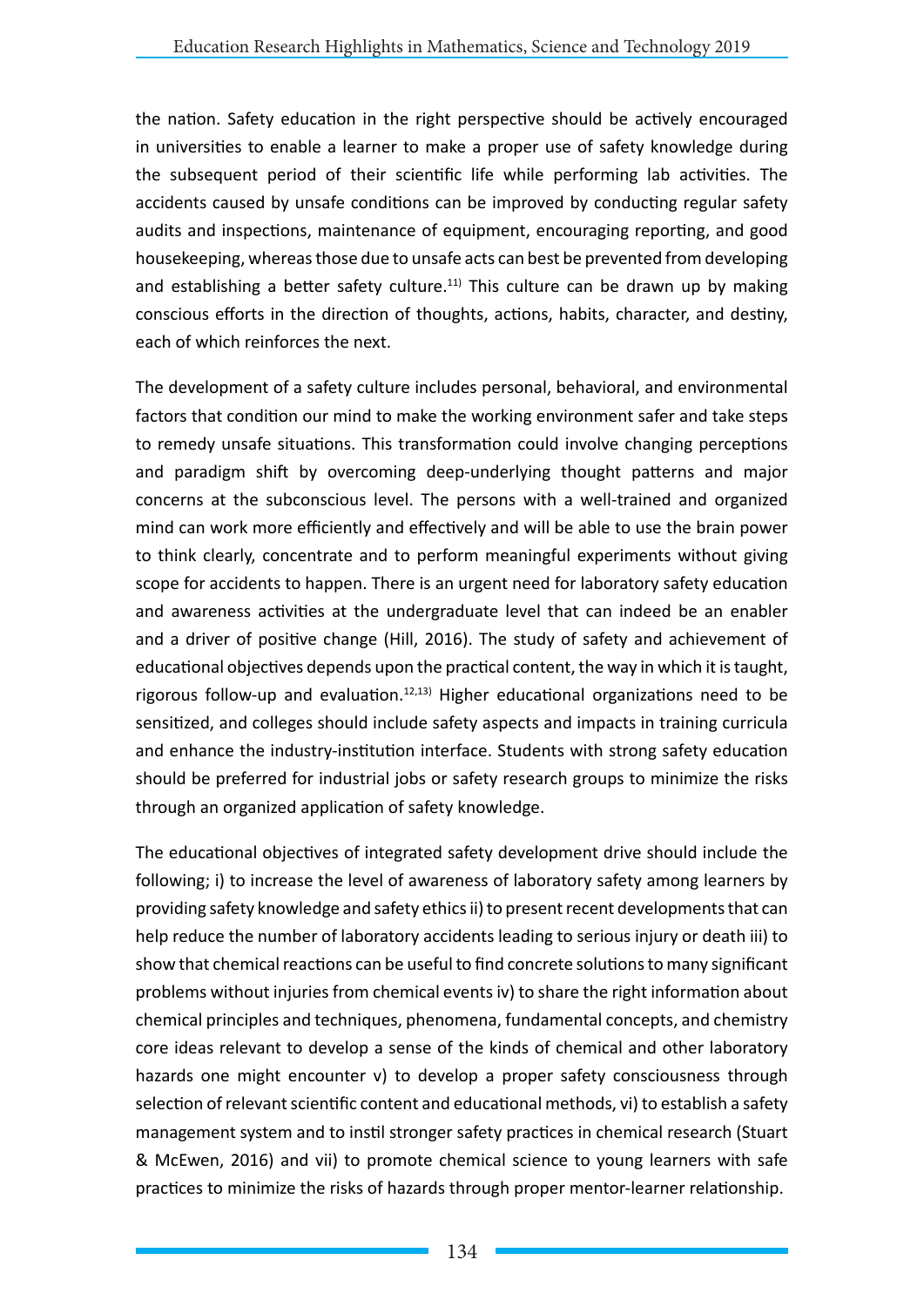The formal safety course could be taught to regular students as a stand-alone course or as an integral part of the general science curriculum. It is important to activate and develop the right cerebral functioning with emphasis on logical thinking, scientific reasoning, problem-solving ability and creativity skills. Teaching lab safety for faculty members and other technical staff as a formal safety education is important to minimize risks (Hall, 1993). The systematic safety education approach must be outcome based or impact driven by innovative ideas, management skills, and efficiency. The educational outcome could be measured by formal learning assessment modules involving objective type questions, very short answer, short answer or long answer type questions on different aspects and impacts of academic laboratory safety. The questions must consist of a wellbalanced composition involving easy, moderate and challenging questions (E, M, and D in  $\sim$  60, 30, & 10 %). This structure will enable a vast majority of students to answer the easy ones without much difficulty. The questions with an increased degree of difficulty should be such that only above average students can provide conclusive answers to these. The remaining questions should be such that the students who can apply knowledge learned in the regular class right in the examination hall can only respond to these. The proposed safety syllabus has been used before as a comprehensive material in a unique and educational way in classes of average strength fifteen using PowerPoint presentation methods and handouts distributed as supplementary materials to promote active learning. The response of students to the interpretation of particular aspects of safety was excellent as reflected in their active participation in classroom activities as well as their best performance in examinations.

Further safety information can be obtained from the relevant literature survey, material safety data sheets (MSDS) available in CDs/printed version, the Merck Index, Chemical Laboratory Information Profile (CLIP) in J. Chem. Ed. (ACS), online databases, audiovisual materials, and CD read only memory products (CD-ROM form)<sup>14-17)</sup>. A data bank of hazardous reactions was launched recently, and researchers can add their incident reports in this new chemical safety library service, helping to minimize dangerous reactions from being repeated.<sup>18)</sup> In certain universities, the "Safety Quiz" has been introduced, and safety cell circulates 'Caution Notes' periodically for continual improvement. Surfing the internet sources to find some generic safety-related information (PDF or PPPs) and participating in global scientific conferences will allow us to switch between different themes in unconventional learning. The links to flashpoints, carcinogenic substances, MSDS data sheets, radioactive materials is included in the appendix B. Compiled information on various websites with their distinctive features along with detailed safety reports, interconnected conceptualized paintings, illustrative pictorializations and captured photographs can make a huge impact in scaling up learning levels. Further, audio-visual aids, cartoons, charts, diagrams, films, graphs, and models can be applied in the teaching-learning process that helps to see things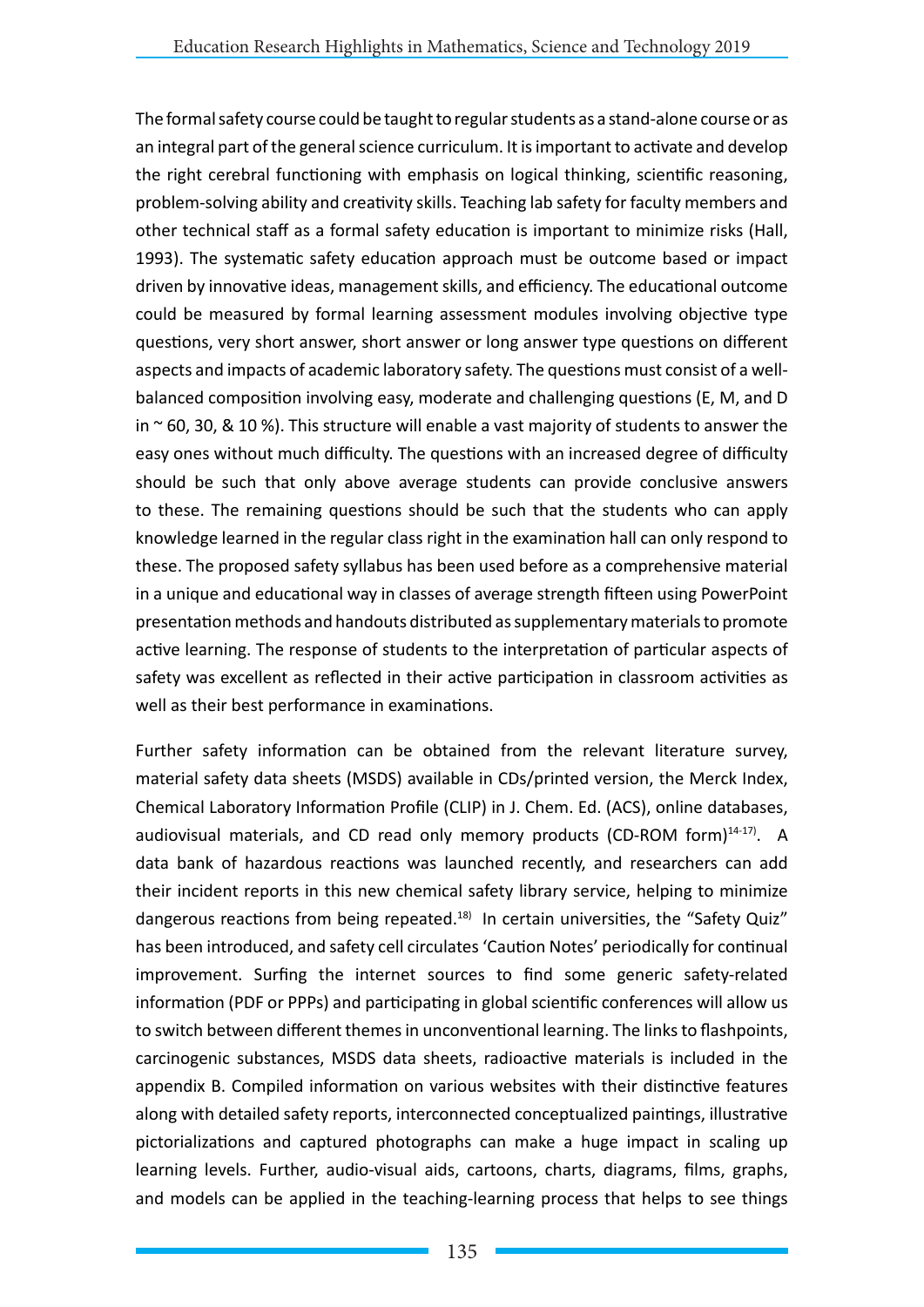in a broader perspective. We have to look for factual safety information and ready to walk that extra mile to seek long-term solutions to safety problems (Haynes, 2017). The stages of safety-problem solving include recognizing that a problem exists, assembling information relevant to the problem and selecting and implementing the best solution. Most chemicals are toxic and dangerous chemical reactions include many more reactions than the reference library (Yoshida, 1987). If there is no published information on the hazardous properties of a chemical compound, this does not mean that no hazard exists (Saxena, 1984). It is better to keep track of the safety news to be aware of any dangerous properties and potential safety problems in our functional domains to enable us to make more informed judgments. Incorporation of safety data, including new guidelines and new policy matters in a laboratory information management system (LIMS) under analytical and managerial level tasks, would help address more immediate challenges and adapting to safety regulations.

The safety issue should be handled with extreme care while participating in various lab activities. The science, engineering and technology institutions take the lead in sensitizing the stakeholders about the various aspects of safety, reform their mindset, and educating them about safety culture is vital for the future. A regular theoretical training and practice sessions, including emergency action plan and response for the researchers to equip them with new skills required in safe laboratory operations and prudent practices, help in reducing the number of laboratory accidents. It is essential to develop strategies to an unblocked thought process and imagination to view things in their true relation or relative importance, with increasing concerns of environmental consciousness in the stakeholders. The scientific community should not allow workers to perform any potentially dangerous activities in an ordinary laboratory unless special safety requirements are met, and adequate risk management measures are in place (Sax & Lewis, 1987). The safety signs and symbols have become a core part of our communications, and the visual recognition carries profound significance. The forensic work for the investigative purpose could include establishing the cause of suspicious fires, academic hazard issues, hazardous equipment use and analyzing the presence or absence of various toxic substances in body fluids and tissues after the incident. The recruitment of safety management executive and recognition of safety teachers as scholarly practitioners at the university level will certainly boost the morale and confidence of those involved. The safety storage, waste disposal and emergency planning and response services have to be managed at the institutional level. The research activities related to safety problems are necessary to understand processes at the molecular level that cause them. Scientists and engineers have studied the spread of fire or gas inside the laboratories through computer simulations to find out practical solutions for several issues involving fire or toxic gases. Creating a trained, expert and motivated safety management task force in each university plays a pivotal role in the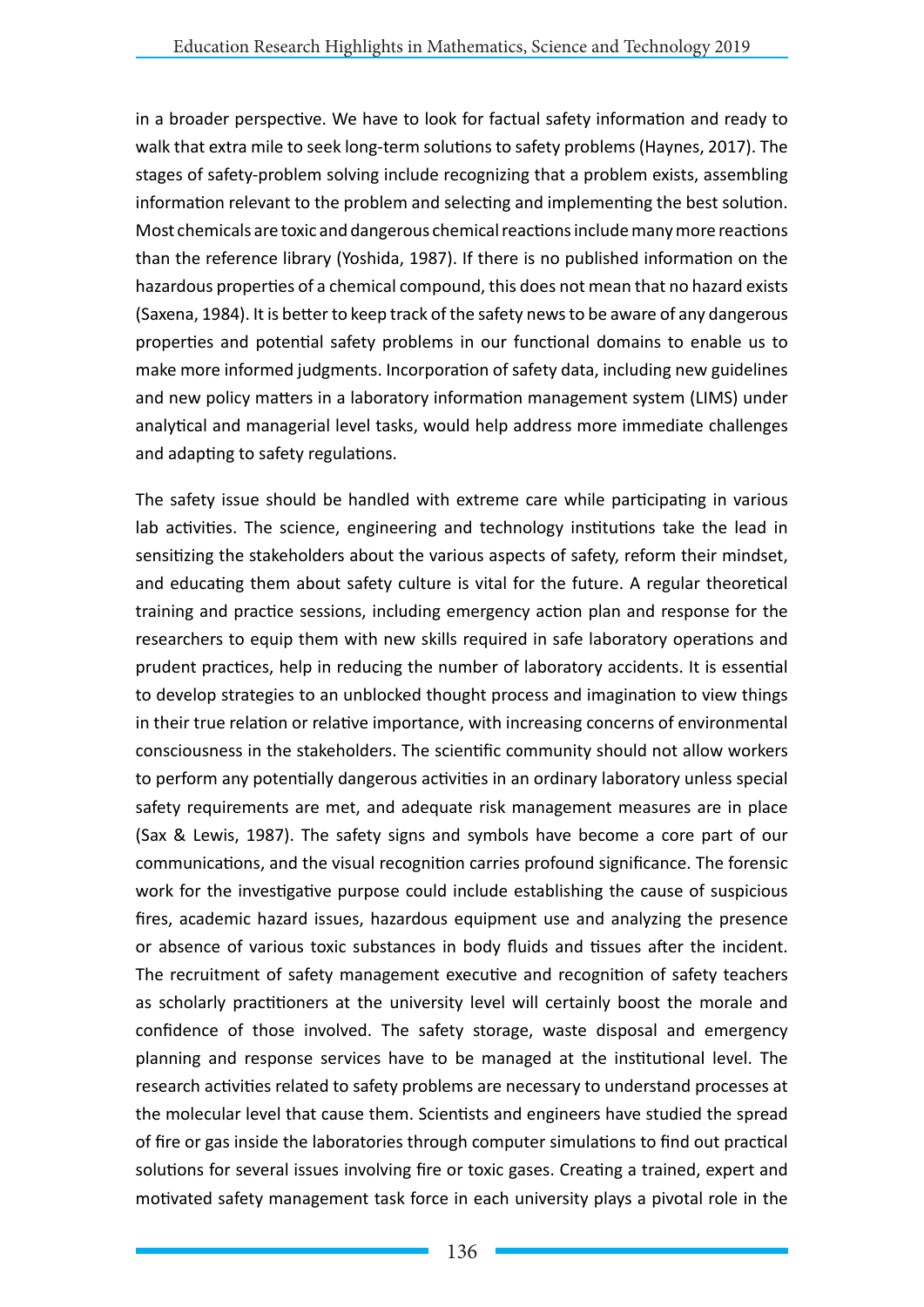process of promoting safety. A regular audit of laboratories for safety can alert us to accidents waiting to happen and taking certain precautions during lab activities help prevent many accidental injuries.

### **Towards a Safer World of Laboratory**

Depending on the stage of development of an institution and available resources, established laboratories (10 + years), young laboratories (5-10 years) and new laboratories (under five years) have to be considered for various safety development activities. The priority should be given to improving existing equipment, facilities and construction of new ones to support safety-related activities. Further, establishing the integrated safety facility by providing critical safety infrastructure would help in building bridges between institutes in proximity. Also, installing sophisticated surveillance systems can drastically transform the behavior of those working in the laboratories. An online, print, electronic and outdoor media campaign may be necessary to have strict safety measures in the workplace. Student poster competition and safety-related activities for students as well as conduct regular workshops or crash courses on the basics of safety in academic laboratories help in promoting a safe work environment. It will be more useful, relevant, intellectually stimulating, and more productive to have 'bridging the gap' course on safety in an undergraduate program in chemistry, chemical engineering, biotechnology, medical lab technology, microbiology, pharmacology, biomedical engineering, and materials science (ACS, 2017). Experimental studies at the interface of these subjects may encounter unexpected or new hazards. It is the responsibility of the authors to report any such hazards in safety notes while publishing the results of experimental work. We have to facilitate learning by providing supporting information in the form of student handout (PPT) on the topic, and instructor notes (PDF) and experimental protocol should be supervised by the experienced teachers. Also, it is essential to assess learner's knowledge, attitude and behavioral practices towards safe laboratory experimentation through a battery of tests. The safety curricula must be brought up to date continuously because of the rapid developments in the field. We have to meet the needs of the environment and contribute to finding processes that reduce environmental hazards and consumes less energy.

Online centralized safety management system by the university grants commission or the national safety council can also minimize the number of safety-related incidents in wet chemistry laboratories, but active participation of university officials, safety managers, researchers, activists, enthusiasts, and the academic community is essential. Starting a universal safety portal (USP) to record lab incidents and lessons to learn more about the academic lab safety, and helping the researchers with the much needed valuable data or analysis. There should be an electronic system to provide alerts, and automatic updates of advances in safety-related research activities around the globe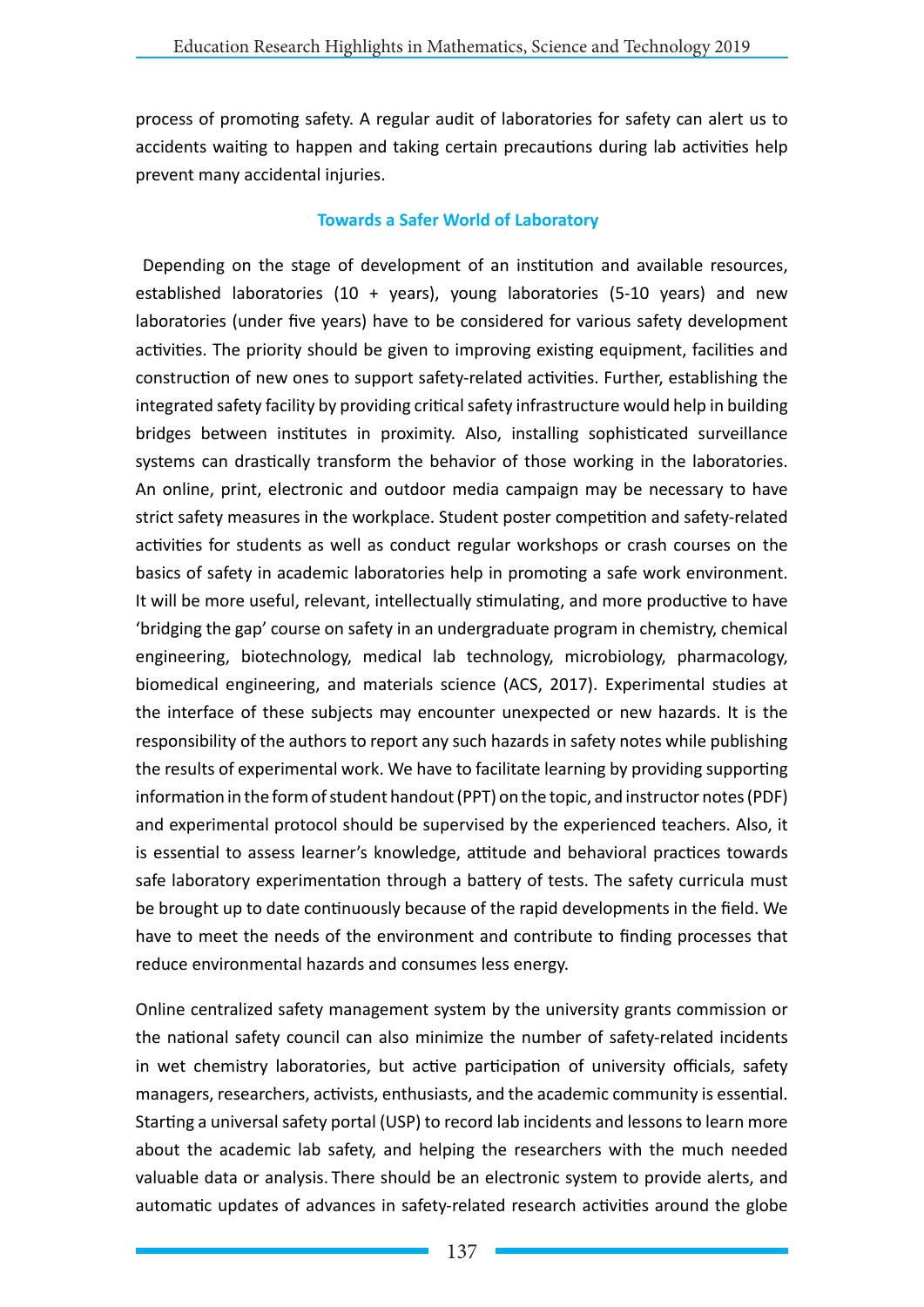to face the new challenges. The way forward includes the government support in technology adoption and safety infrastructure development, optimal utilization of resources, engaging professional management, and promoting safety-related research activities. Promoting safety culture within an organization ensures a comfortable working environment and practical experimentation can be quite safe under carefully controlled conditions.

The area of chemical research holds the potential to produce many new compounds or elements, which has significant consequences for understanding safety under extraordinary conditions. The design of molecules with targeted chemical, electrical and optical properties for application in drugs, vaccines and those with mechanical, magnetic and thermal properties for application in materials science poses a significant risk of causing minor to severe injury. New research may reveal sudden, unexpected chemical process caused by the impact of nanoparticles leading to safety related issues. The discovery of new biological species, including pathogenic fungi, bacteria, and virus have far-reaching consequences in changing our safety knowledge. The global committee on lab safety (GCLS) has to be set up to act as a coordinating body for safety awareness activities throughout the world, and a newsletter can publish, review and promote the exchange of safety ideas and the dissemination of information on lab safety all over the world. The idea of universal basic safety (UBS) requires serious deliberation and subsequent implementation in the interest of every citizen of the country leading to improved work environment and productivity. The government and the private sector should jointly respond to the agenda of universal safety system through public-private partnership (PPP) models to support safety initiatives and to achieve an improved level of safety.

## **Conclusions and Future Directions**

A brief history of laboratory accidents in the recent past indicates the gravity of the safety problem on multiple experimental platforms. The academic lab safety is a neglected topic in chemistry, chemical engineering, chemical technology related subject curricula and it is important to incorporate safety course in such programs. Knowing the sources and reasons of lab incidents is a definite aid to avoiding accidents by taking proper preventive actions. The article is concerned with and outlines the academic laboratory safety issues that exist in higher education institutions and highlights multiple analytical perspectives of safe lab practice. Laboratory safety is a significant aspect of every laboratory session that requires safe laboratory procedures and training for all users to develop safety-related skills, safety knowledge, and proactive attitudes. It is vital to prevent adverse health effects from exposure to chemicals, personal injury or injury to fellow workers, and damage to common equipment. It is important to recognize chemical hazards that may occur during laboratory operation and apply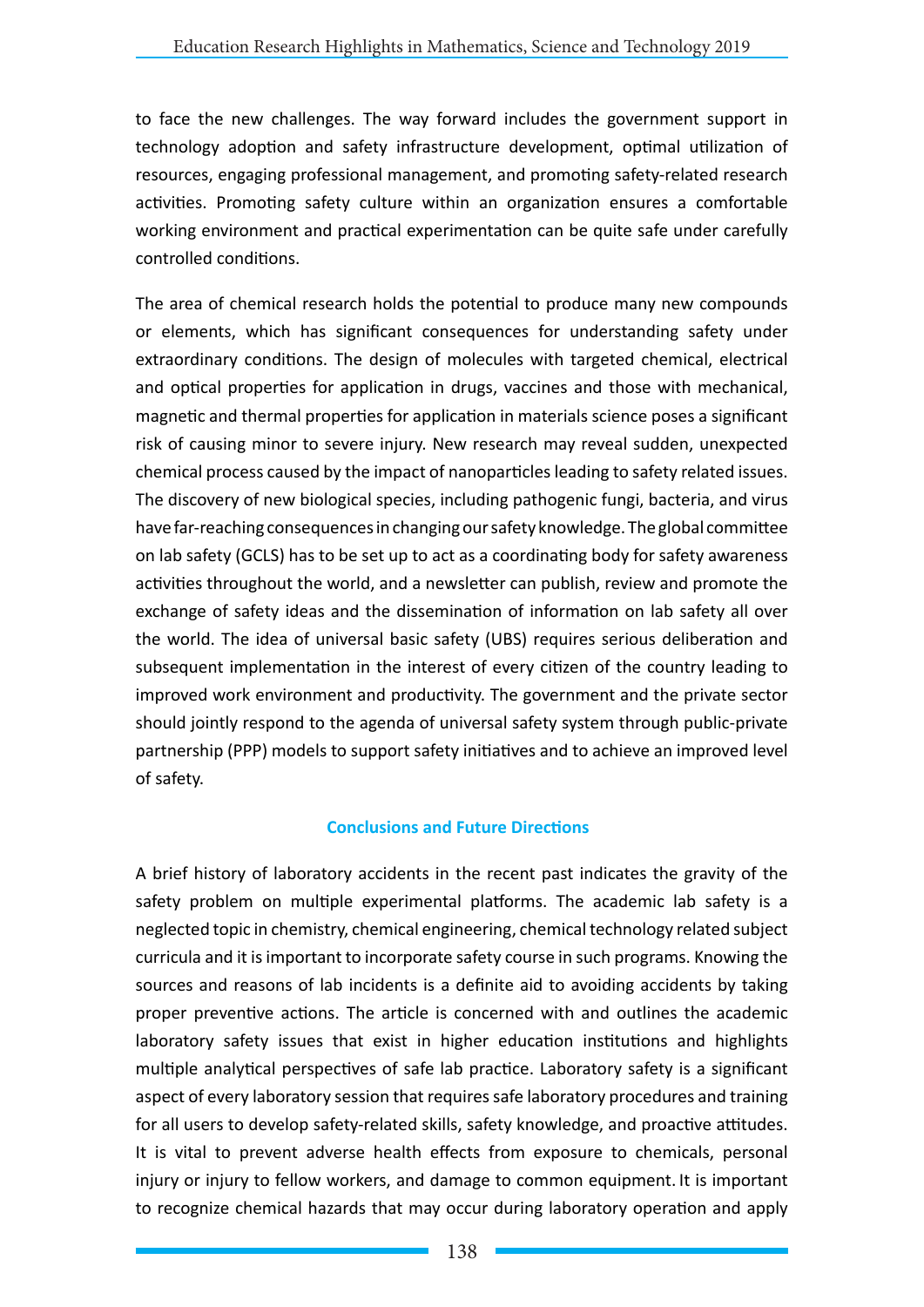controls to minimize the risks of these hazards and to significantly reduce the number of incidents. The difficulties in chemical safety are that each chemical has a different risk and the users usually cannot analyze the level of risks involved, and risks are not necessarily how they are perceived. A chemical may react violently with the evolution of heat or produce flammable/toxic products. It is a thinking and visualization about the eventuality and consequences with the reasons for the worst possible situation in laboratory operations and taking a quick and wise decision to favorable incident transformation in the direction of safety. The discussion on the roadmap for a paradigm shift through a change of mindset should occur at the user level, and safety should be at the forefront of our consciousness. A laboratory safety management plan (LSMP) should be designed as a baseline preventive model for teachers at tertiary level that can be replicated elsewhere in schools, colleges, and universities.

The research community should use common pool resources for safety related development activities and better resource management to safeguard lab user rights. The funds need to go into well-thought-out projects to make a visible impact. The chemical labs had to be housed in one place and redesigned wherever required, keeping in mind the major safety aspects and ecological impacts. Apart from the commitment to the safety of the university, it also requires a deep understanding of the challenges of the safety in academic laboratories to create a culture of safety. It is essential to take sufficient proactive steps during experimentation, including initial attention, closer inspection, keen observation, instant inference, empirical evidence, quicker recognition of potential danger, and taking immediate action applicable for tackling the emergency situations. The safety teachers have to become scholarly practitioners and professionals through the development of pedagogical content knowledge (PCK) and best practices (ACS, 2001). In the pre-laboratory session, elaborate instructions on the safety protocol, while performing the laboratory activities should be provided. In the post-laboratory experience, students should be asked to discuss appropriate safety measures taken to experiment safely and efficiently (Corwin, 1999; Grant & Meyer, 1996). It is essential to store the MSDS sheets of the common chemicals used in a particular laboratory electronically or in a filing cabinet. The recent trend of a lab on a chip (LOC) to scale down the size of the analytical or preparative platform would certainly help in addressing safety issues to some extent.

The electronic surveillance system by installing the closed circuit television (CCTV) camera network with enhanced surveillance features at various lab locations can have a significant impact on work life. A machine readable quick response (QR) code that contains safety information about the individual chemicals must be made available in all the chemical science laboratories. The scan-based image platform available on smartphones with Android and iOS operating systems will be a boon to laboratory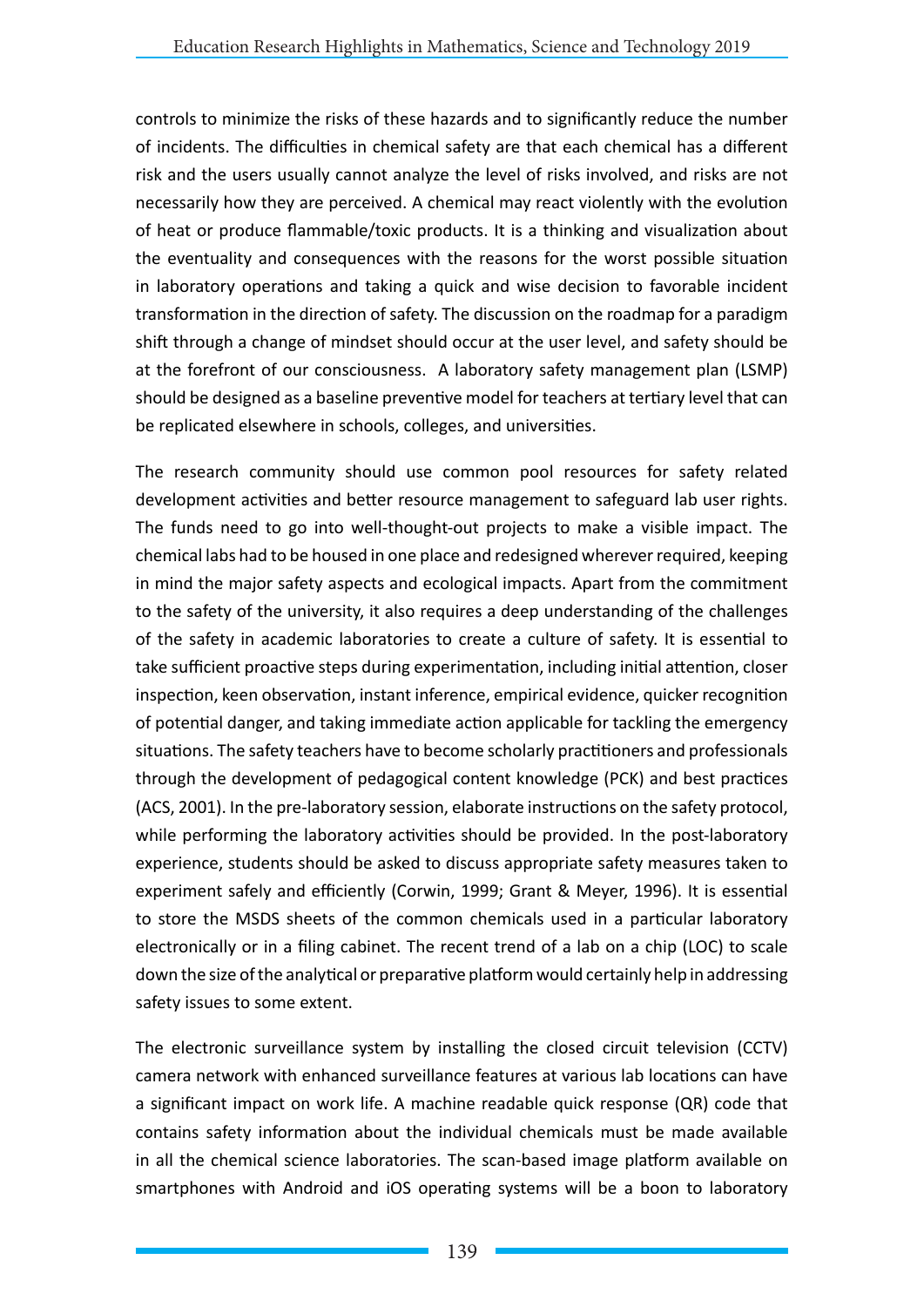users. Tangible safety initiatives are essential to drive good candidates to promote talent, training, education, experience, dedication and delivery aspects of right decision making at the right time to enable them in performing physical experiments. Apart from the increased primary focus on infrastructural development, establishing a safety management system with integration of proper attitudes towards safety at the university level would have a direct impact on research. A joint research program on selected safety related topics may provide insights to bring about a change in current academic laboratory security scenario and provide opportunities for careers in safety science. An independent study of different safety characteristics of each chemical would throw light on possible physical risks, provide adequate information to foresee and prevent accidents by taking proper precautions for its safe handling.

 It is time to set up the global level academic safety council and national level laboratory safety regulatory authority to frame safety policy, recommend improvements, monitoring safety standards, and incident reporting on scientific research/academic laboratories to foster growth and development in the area of fundamental and applied science, engineering, and technology. It is necessary to constitute a national academic safety council or safety enforcement directorate (SED) with safety experts to look into various aspects of laboratory safety and establishing a laboratory accident fund can cater to injury or death and provide appropriate compensation. Formation of safety resource center (SRC) with a national safety network with necessary knowledge, skills, and information about safety devices helps in the implementation of safety objectives. The department of safety policy and promotion at the university level should monitor the various organizations through lab safety and compliance program. Multidisciplinary safety committees at the institute level should strictly enforce a control in all science laboratories and demonstrate a new way of safety education and reward quality over quantity will transform the way the university functions. A planning and construction division can manage and monitor funds for development projects responsibly, and a resource center should be established in select universities to conduct regular refresher courses on safety. The extra and sustained efforts towards safety with the right intent and on a priority basis is the key to bringing in change. A sustained and systematic effort to nurture the safety culture by facilitating a favorable learning environment is required. It is important to share knowledge, skills and attitude aspects with chemical safety communities and implement regulations through safety officer/inspector and faculty resource and action initiative (FR & AI). Further, incentive award for institutions or individuals for their outstanding contribution in the safety field would encourage innovativeness. It remains to be seen if the detailed roadmap for the future would lead to getting significant results while we ultimately act in the general interest of society. We can hope to have a considerable impact on work life by further evolution in laboratory technology and practice resulting in enhanced safety culture and a decline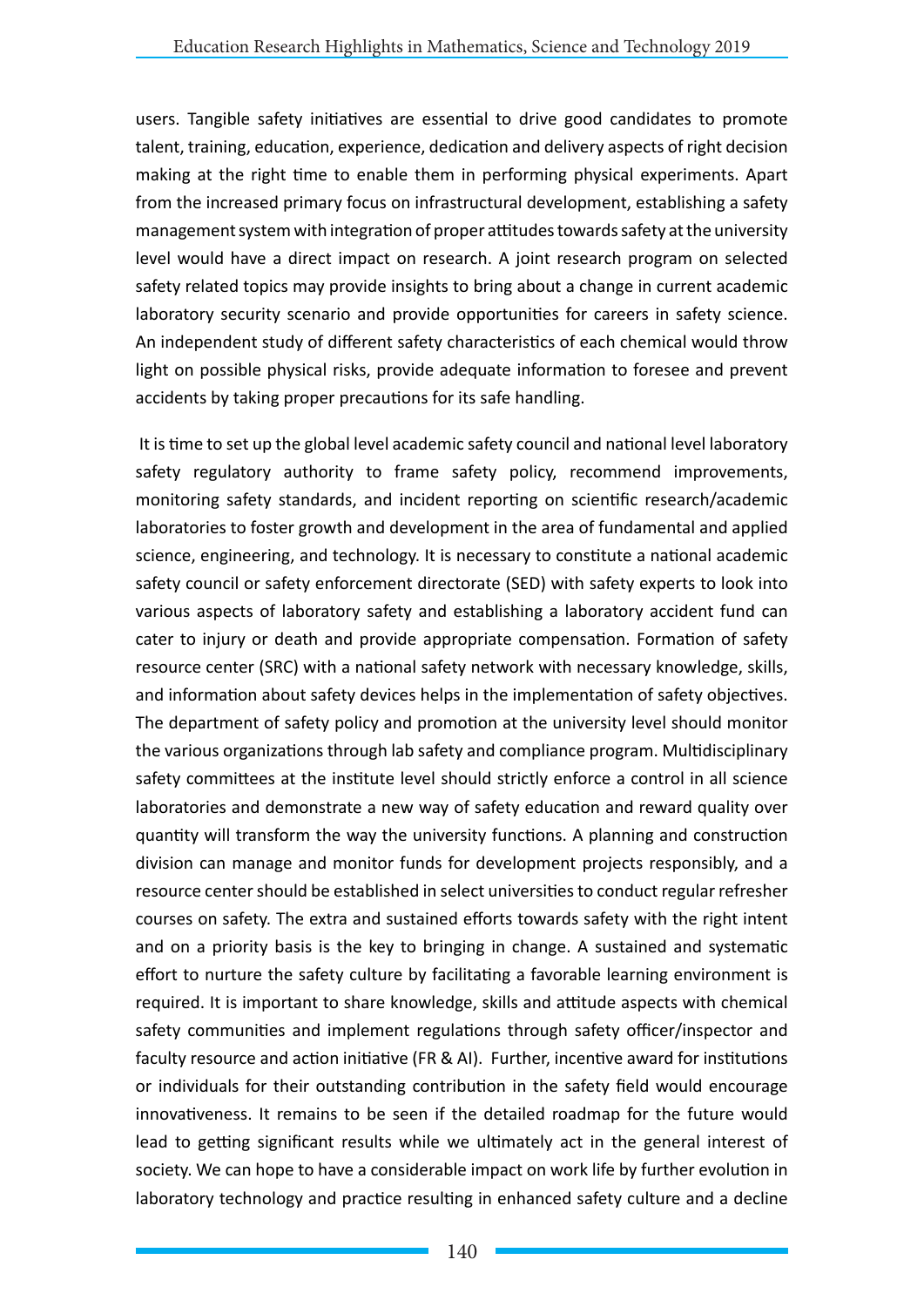in the laboratory fatalities in the coming years.

#### **References**

- Amburgey- Peters, J.C. (2002). Implementing Temporary Facilities for Organic Chemistry Laboratory, *J. Chem. Educ*. 79, 607-610.
- American Chemical Society (2017) *Safety in Academic Chemistry Laboratories*, 8th Edn., Washington D.C.
- American Chemical Society (2001). *Chemical Safety for Teachers and their Supervisors*, Washington D.C.
- American Institute of Chemical Engineers (1990) *Safety, Health and Loss Prevention in Chemical Processes*, New York.
- Corwin, C.H. (1999). *Prentice Hall Laboratory Manual for Introductory Chemistry*, 3rd Edn., California, American River College.
- Cote, R. P. & Wells, P.G. Eds., (1991). *Controlling Chemical Hazards*, London, Unwin Hyman, 310.
- Freeman, N.T., & Whitehead, J. (1982). *Introduction to Safety in the Chemical Laboratory*, London, Academic Press.
- Girolalmi, G. Rauchfus T. & Angelici, R.J. (1999). *Synthesis and Technique in Inorganic Chemistry*, 3rd Ed, Sausalito, CA, University Science Books.
- Grant, G.J., & Meyer, G. M. (1996). *Laboratory Manual for General Chemistry*, 5th Edn., Salem, Sheffield Publishing.
- Hall, S.K. (1993). *Chemical Safety in the Laboratory*, California, CRC Press.
- Haynes, W.M. (2017). Ed., *CRC Handbook of Chemistry and Physics*, 97th Edn., Boca Raton CRC Press.
- Hill, R.H. Jr. (2016). Undergraduates Need a Safety Education, *J. Chem. Educ*. 93, 1495- 1498.
- Institute of Chemical Engineers, (1983). *Loss Prevention and Safety Promotion in the Process Industries*, London, Pergamon Press.
- Kharbanda, O.P. & Stallworthy, E.A. (1988). *Safety in the Chemical Process Industry*, London, Heinemann Publishing Ltd.
- LeFèvre, M. J. & Shirley, C. (1997). *First Aid Manual for Chemical Accidents*, New York,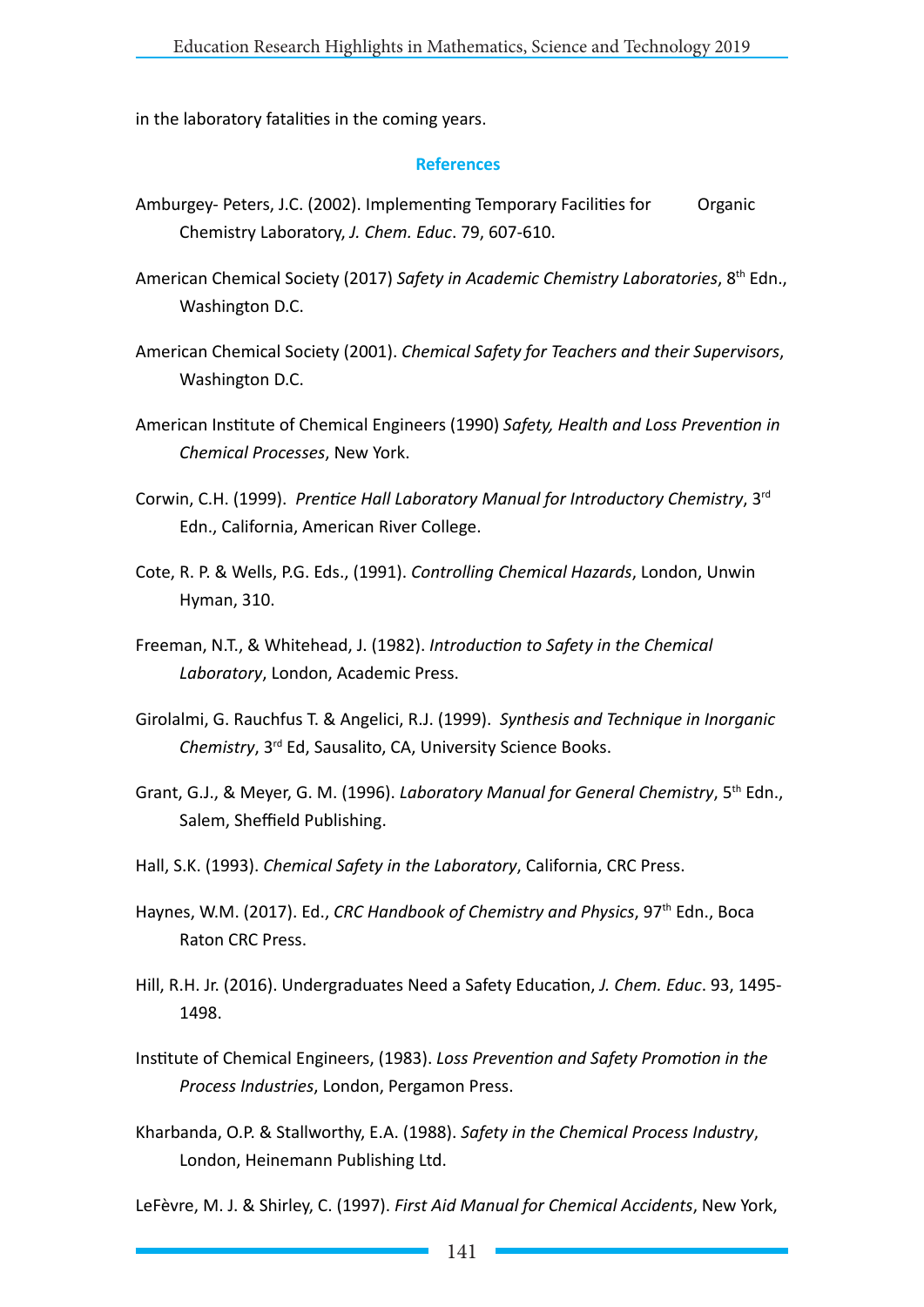John Wiley & Sons, Inc.

- Luxon, S.G. (1992). Ed., *Hazards in the Chemical Laboratory*, 5th Edn., Cambridge, Royal Society of Chemistry.
- Meyer, R., Köhler. J. & Homburg A. (2007). *Explosives*, 6th Edn., Weinheim, VCH-Verlag.
- National Research Council (1995). *Prudent Practices for Disposal of Chemicals from Laboratories*, Washington D.C. National Academy Press.
- National Fire Protection Association (2010). *Fire Protection Guide to hazardous Materials*, 14<sup>th</sup> Edn., Quincy.
- National Research Council, (2014) *Safe Science: Establishing and Promoting a Culture of Safety in Academic Lab Research*. Washington D. C., National Academy Press.
- National Research Council, (1981). *Prudent Practices for Handling Hazardous Chemicals in Laboratories*, Washington D.C., National Academy Press.

Noorden, R.V. (2013) Safety Survey Reveals Lab Risks, *Nature*, 493, 9-10.

- Royal Society of Chemistry (1986). *Guide to Safe Practices in Chemical Laboratories*, London.
- Sanders, R.E. (2005). *Chemical Process Safety, Learning from Case Histories*, 3rd Edn. Oxford, Butterworth-Heinemann.
- Sax, N.I., & Lewis, R.J (1988). *Dangerous Properties of Industrial Materials*, 7th Edn., New York, Van Nostrand Reinhold.
- Sax, N.I., & Lewis, R.J (1987). *Rapid Guide to Hazardous Chemicals in the Workplace*, New York, Van Nostrand Reinhold Co.
- Saxena, J. (1984). Ed, *Hazard Assessment of Chemicals: Current Developments*, Vol.III, Orlando, Academic Press Inc.
- Schroder, I, Huang, D.Y.Q., Ellis, O, Gibson, J.H., Wayne, N.L. (2016). *J. Chem. Health Safety*, 23, 12-23.
- Shriver, D. F., & Drezdzon, M.A. (1986). *The Manipulation of Air-Sensitive Compounds*, 2<sup>nd</sup> Edn., New York, Wiley.
- Skoog, D. A., West, D.M., & Holler F. J. (1994). *Analytical Chemistry*, 6th Edn., Philadelphia, Saunders College Publishing, 562.
- Staehle, I.O. Chung, T.S. Stopin, A. Vadehra, G.S. Hsieh, S.I. Gibson, J.H. & G-Garibay, M.A. (2016). An Approach to Enhance the Safety Culture of an Academic